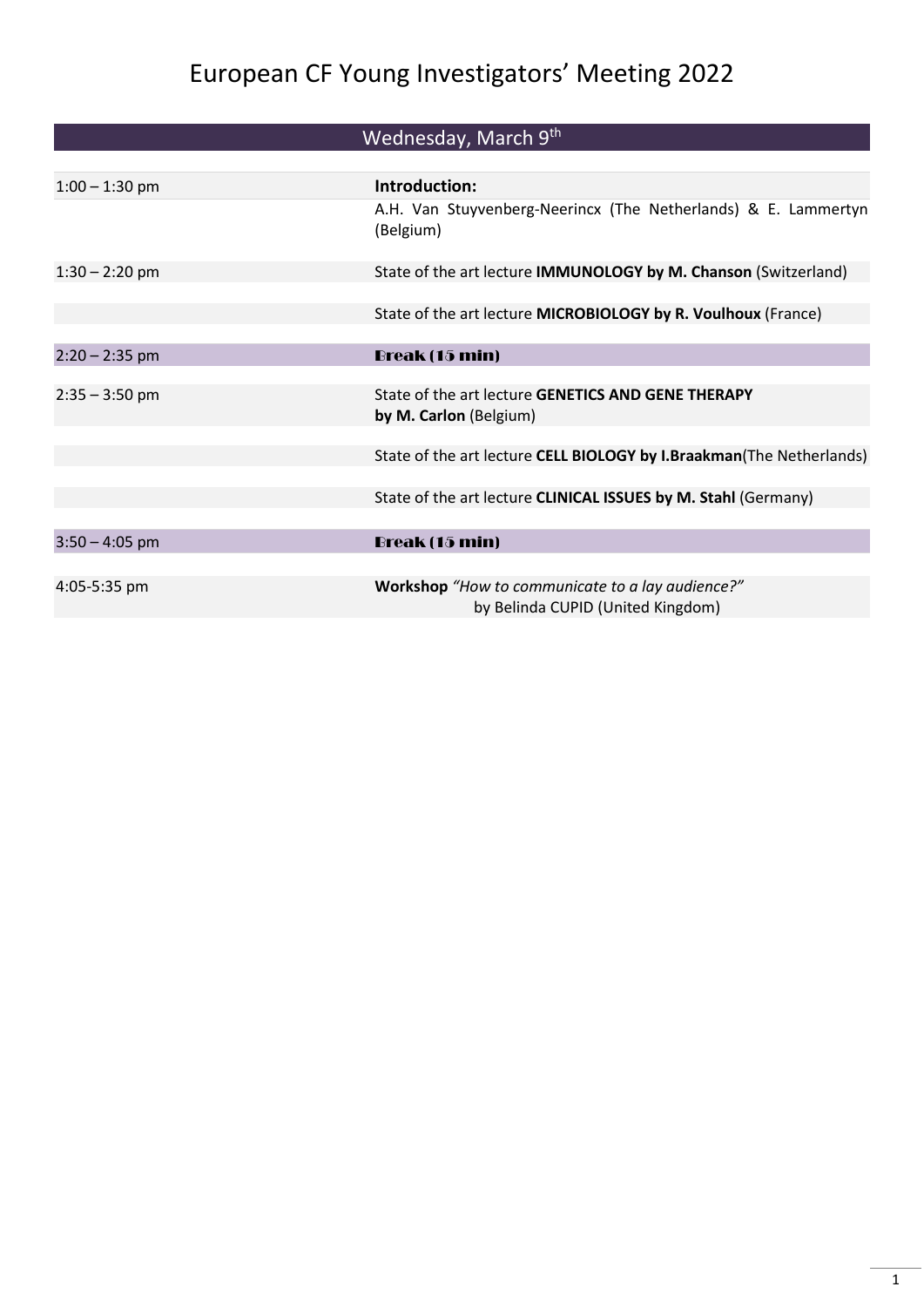## Thursday, March 10<sup>th</sup>

09:00 – 9:10 am Connection time

9:10-10:30 am **POSTER PITCHES** *Discussion during the parallel sessions For the list of posters see appendix 1*

10:30 – 10:45 pm Break (15 min)

### **PARALLEL SESSIONS 10:45 - 12:15**

#### **SESSION: IMMUNOLOGY by M. Chanson** (Switzerland) **& L. Guillot** (France)

| <b>CONDUTO DIAS MAIA</b> Ana Raquel |                | Could flagellin be an antibiotic adjuvant against Pseudomonas aeruginosa lung<br>infection?                                                               |  |
|-------------------------------------|----------------|-----------------------------------------------------------------------------------------------------------------------------------------------------------|--|
| <b>LEON ICAZA</b>                   | Stephen Adonai | Patient-derived lung organoids for cystic fibrosis-driven respiratory infection<br>modelling, e.g. Mycobacterium abscessus.                               |  |
| <b>SLIMMEN</b>                      | Lisa           | Airway macrophages in early CF lung disease show signs of immune paralysis                                                                                |  |
| <b>THOMASSEN</b>                    | Jan Christoph  | Investigation of the CFTR-TGF $\beta1$ interaction in inflammatory and fibrotic<br>processes in healthy and CFTR-mutated human bronchial epithelial cells |  |

#### **Posters discussion**

#### **SESSION: MICROBIOLOGY by R. Voulhoux** (France) **& T. Pressler** (Denmark)

| <b>GHASSANI</b>           | Ava          | Susceptibility and Resistance Mechanisms of French Cystic Fibrosis<br>Pseudomonas aeruginosa Strains to Murepavadin                                                                          |
|---------------------------|--------------|----------------------------------------------------------------------------------------------------------------------------------------------------------------------------------------------|
| <b>MARTINET</b>           | Mark Grevsen | Evaluation of the presence of Pf1-like prophages in the genome of European<br>Cystic Fibrosis Pseudomonas aeruginosa isolates and their effect on antibiotic<br>and bacteriophage resistance |
| <b>Posters discussion</b> |              |                                                                                                                                                                                              |

#### **SESSION: GENETICS AND GENE THERAPY by M. Carlon** (Belgium) **& P. Harrison** (United Kingdom)

| <b>BULCAEN</b> | <b>Mattijs</b> | Correction of drug-refractory CFTR mutations by Base and Prime editing.                                                   |
|----------------|----------------|---------------------------------------------------------------------------------------------------------------------------|
| <b>METE</b>    | Vanessa        | Cells from nasal brushings for the measurement of CFTR-function and mRNA-<br>restoration of defect CFTR                   |
| <b>NAJM</b>    | Matthieu       | Identification of new therapeutic approaches for Cystic Fibrosis by systems<br>biology                                    |
| <b>NERI</b>    | Alessia        | AF508-CFTR IN COLLABORATIVE CROSS MICE AS A NEW MODEL TO<br>INVESTIGATE THE ROLE OF GENETIC BACKGROUND IN CYSTIC FIBROSIS |

#### **Posters discussion**

#### **SESSION: CELL BIOLOGY by I. Braakman** (The Netherlands) **& N. Pedemonte** (Italy)

**COLOMER MARTINEZ** Rafael Structural plasticity of the Nucleotide Binding Domain 1 (NBD1) of CFTR is linked to pathogenesis of Cystic Fibrosis.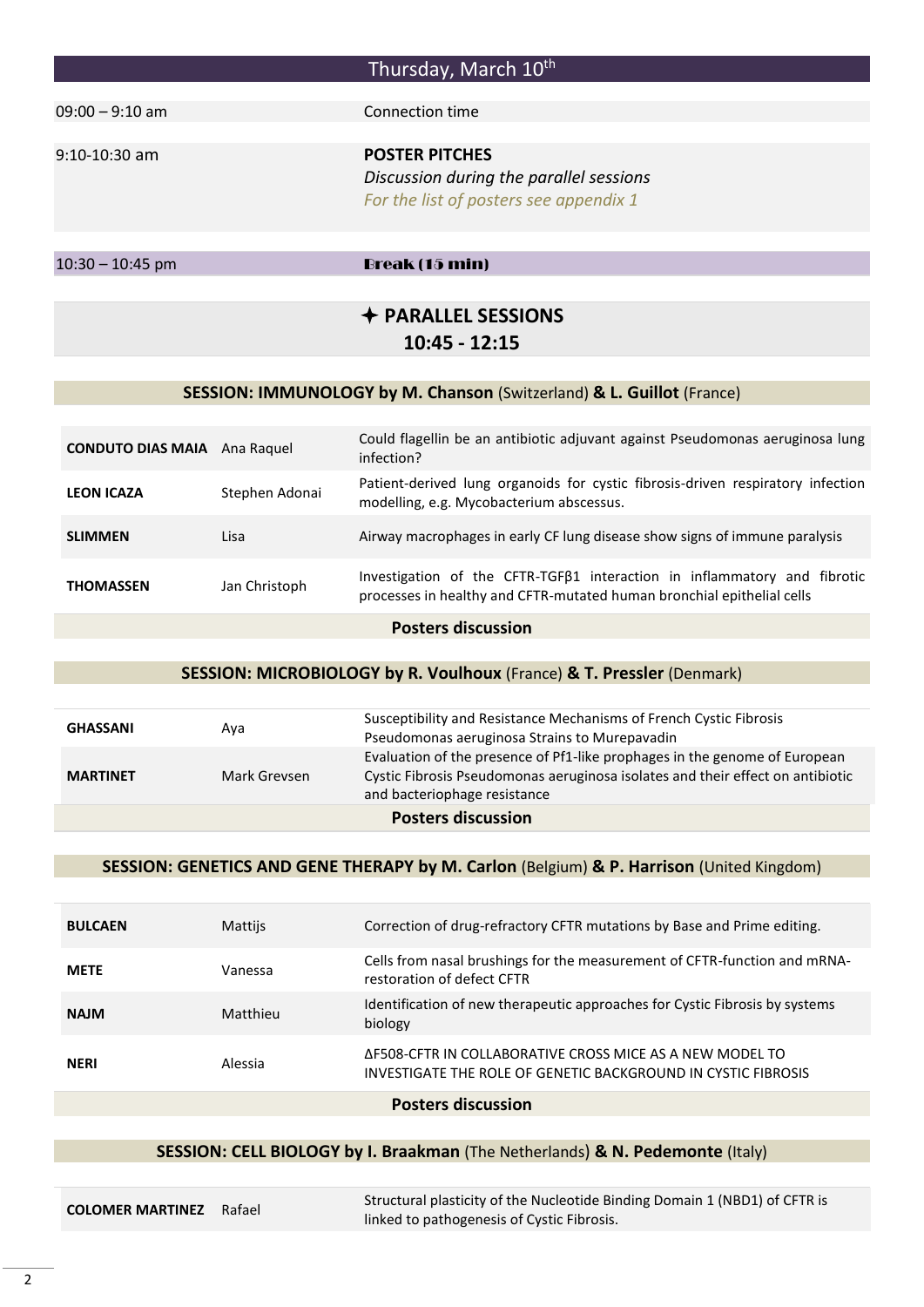| <b>HILLENAAR</b>   | Tamara    | Are non-responding CFTR mutants truly non-responding?                                                                                                           |
|--------------------|-----------|-----------------------------------------------------------------------------------------------------------------------------------------------------------------|
| <b>SPELIER</b>     | Sacha     | Functional Restoration of CFTR Nonsense Mutations in Intestinal Organoids                                                                                       |
| <b>VINHOVEN</b>    | Liza      | CFTR Lifecycle Map - A systems medicine model of CFTR maturation to predict<br>possible active compound combinations                                            |
|                    |           | <b>Posters discussion</b>                                                                                                                                       |
|                    |           | SESSION: CLINICAL ISSUES by M. Stahl (Germany) & E. de Wachter (Belgium)                                                                                        |
| <b>CHEN</b>        | Yuxin     | The effect of inhaled hypertonic saline on lung structure as measured by chest<br>computed tomography in preschool children with cystic fibrosis: a multicenter |
|                    |           | randomized controlled trail                                                                                                                                     |
| <b>MUILWIJK</b>    | Danya     | Forskolin-induced Organoid Swelling is Associated with Long-term Cystic<br><b>Fibrosis Disease Progression</b>                                                  |
| <b>STEINKE</b>     | Eva       | Progression of CF lung disease is captured by magnetic resonance imaging and<br>stresses the relevance of CF newborn screening                                  |
| <b>VALK</b>        | Anne      | Defect distribution index: A novel metric for functional lung MRI in cystic<br>fibrosis (https://doi.org/10.1002/mrm.28947)                                     |
|                    |           | <b>Posters discussion</b>                                                                                                                                       |
|                    |           |                                                                                                                                                                 |
|                    |           | <b>Back on the general session</b>                                                                                                                              |
| 12:15-12:45 am     |           | <b>HUMAN AND SOCIAL SCIENCES</b>                                                                                                                                |
| <b>LADUNE</b>      | Raphaelle | Perceptions of barriers to and facilitators of physical activity in adults with<br>cystic fibrosis                                                              |
| <b>PIEHLER</b>     | Linus     | Relationship between patient-reported mental wellbeing and systemic<br>inflammation in patients with cystic fibrosis                                            |
| $12:45 - 12:55$ am |           | Closing session by A. Chansard (France)<br>"The wonderful journey from CFTR gene discovery to CFTR modulators: A patient perspective"                           |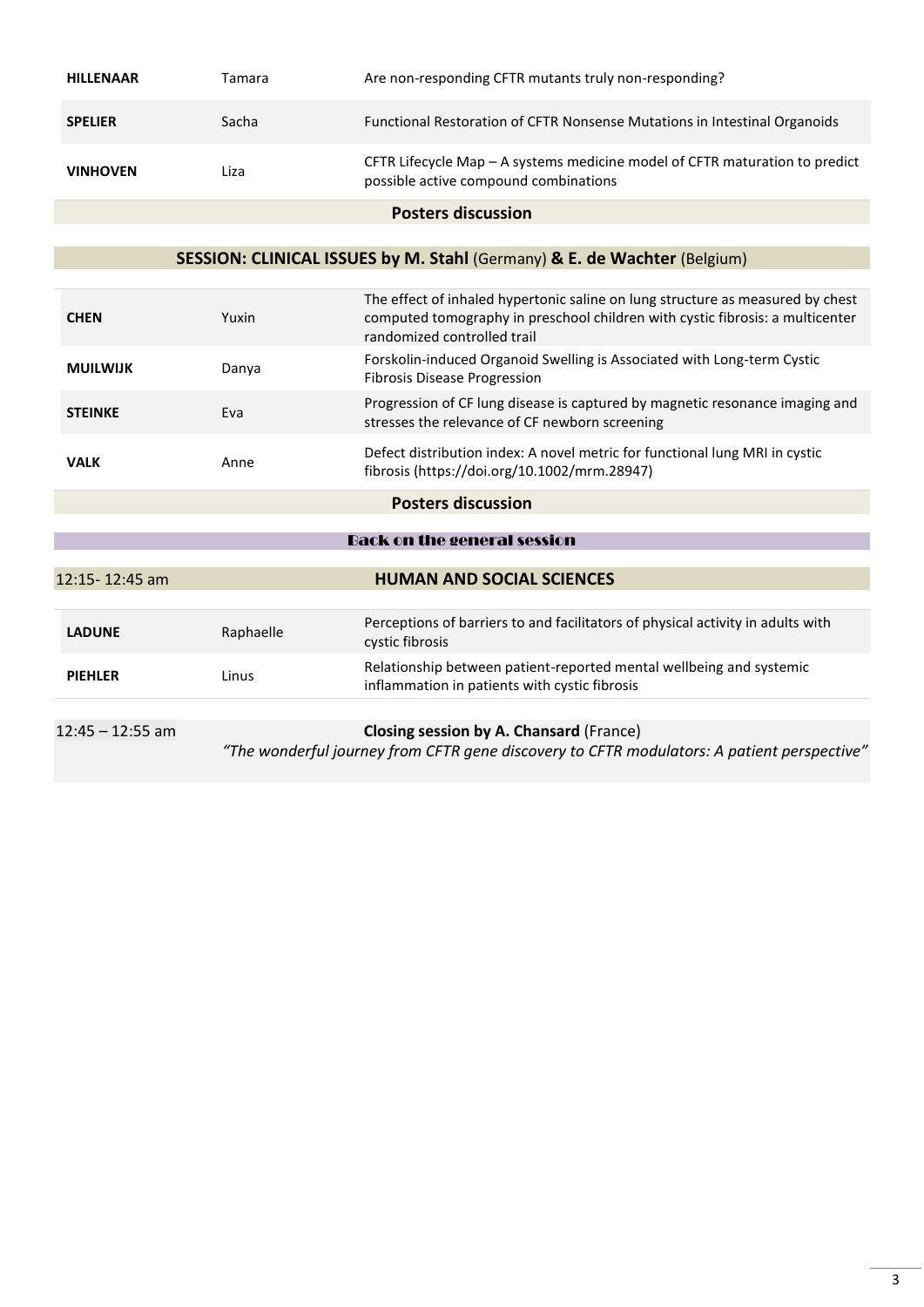| <b>APPENDIX 1</b>           |                              |                                                                                                                                                                                                                                                                      |                                |
|-----------------------------|------------------------------|----------------------------------------------------------------------------------------------------------------------------------------------------------------------------------------------------------------------------------------------------------------------|--------------------------------|
| <b>NAME</b>                 | <b>CATEGORY</b>              | <b>ABSTRACT TITLE</b>                                                                                                                                                                                                                                                | <b>POSTER</b><br><b>NUMBER</b> |
| <b>BORN-BONY Maëlys</b>     | Immunology                   | MSDC ADOPTIVE TRANSFER MODULATES MICE RECOVERY AFTER PSEUDOMONAS<br>AERUGINOSA LUNG INFECTION                                                                                                                                                                        | 1                              |
| <b>SCHMIDT Henrijette</b>   | Immunology                   | CHARACTERISATION OF A. FUMIGATUS SPECIFIC T HELPER CELL RESPONSE IN CYSTIC<br><b>FIBROSIS PATIENTS</b>                                                                                                                                                               | $\overline{2}$                 |
| <b>COLAVOLPE Alice</b>      | Microbiology                 | IMPACT OF LONG-TERM TREATMENT WITH IVACAFTOR ON CLINICAL P. AERUGINOSA<br><b>ISOLATES</b>                                                                                                                                                                            | 3                              |
| <b>KRESSIN Simon</b>        | Microbiology                 | SUSCEPTIBILITY TESTING OF ANTIBIOTIC COMBINATIONS FOR THE TREATMENT OF<br>CHRONIC PULMONARY INFECTIONS WITH<br><b>GRAM-NEGATIVE PATHOGENS TYPICAL IN CYSTIC FIBROSIS</b>                                                                                             | 4                              |
| <b>MAGALLON Arnaud</b>      | Microbiology                 | ROLE OF RESISTANCE-NODULATION-DIVISION EFFLUX SYSTEMS IN ACQUIRED ANTIBIOTIC<br>RESISTANCE IN ACHROMOBACTER                                                                                                                                                          | 5                              |
| <b>PUST Marie-Madlen</b>    | Microbiology                 | THE KEY ROLE OF LOW-ABUNDANT BACTERIA IN THE EARLY HEALTHY AND CF AIRWAY<br><b>HABITAT</b>                                                                                                                                                                           | 6                              |
| ROISIN Lolita               | Microbiology                 | DIFFERENTIAL INFLAMMATORY RESPONSE OF BRONCHIAL EPITHELIAL CELLS TO<br>ASPERGILLUS FUMIGATUS - STENOTROPHOMONAS MALTOPHILIA ISOLATES DERIVED<br><b>FROM CF INDIVIDUALS</b>                                                                                           | 7                              |
| <b>SEKAR Sharmila</b>       | Microbiology                 | COMPUTER MODELLING AND EXPERIMENTAL VALIDATION OF INTERACTIONS BETWEEN<br>PSEUDOMONAS AERUGINOSA AND STAPHYLOCOCCUS AUREUS                                                                                                                                           | 8                              |
| <b>THÖMING Janne Gesine</b> | Microbiology                 | SYSTEMATIC SCREENING OF A LARGE COLLECTION OF CLINICAL PSEUDOMONAS<br>AERUGINOSA ISOLATES UNCOVERS STRAIN- AND ANTIBIOTIC-SPECIFIC BIOFILM<br><b>TOLERANCE PROFILES</b>                                                                                              | 9                              |
| <b>KURSHAN Ashwini</b>      | Genetics and gene<br>therapy | INVESTIGATING THE POTENTIAL OF LENTIVIRAL VECTOR TO MEDIATE LONG-TERM<br>TRANSGENE EXPRESSION IN THE AIRWAY.                                                                                                                                                         | 10                             |
| <b>CUYX Senne</b>           | Cell biology                 | RESPONSE TO ORKAMBI, SYMKEVI, AND KAFTRIO IN RECTAL ORGANOIDS FROM F508DEL<br>HOMOZYGOUS PATIENTS WITH CF                                                                                                                                                            | 11                             |
| <b>DELION Martial</b>       | Cell biology                 | INFLAMMATORY CYTOKINES INDUCE THE SECRETION OF THE CELLULAR PRION PROTEIN<br>(PRPC): CONSEQUENCES ON THE CYSTIC FIBROSIS (CF) BRONCHIAL EPITHELIA BARRIERS.                                                                                                          | 12                             |
| <b>ENSINCK Marjolein</b>    | Cell biology                 | NOVEL CFTR MODULATOR COMBINATIONS MAXIMIZE FUNCTIONAL RESCUE OF G85E AND<br>N1303K IN RECTAL ORGANOIDS                                                                                                                                                               | 13                             |
| LOPEZ-GALVEZ Raquel         | Cell biology                 | CFTR-/- PIG: A MODEL FOR OLFACTORY DYSFUNCTION IN CYSTIC FIBROSIS                                                                                                                                                                                                    | 14                             |
| <b>MITRI Christie</b>       | Cell biology                 | ALTERNATIVE APPROACH TO TREAT ALL PATIENTS WITH CYSTIC FIBROSIS                                                                                                                                                                                                      | 15                             |
| <b>MOTTAIS Angélique</b>    | Cell biology                 | HUMANIZED F508DEL MOUSE MODEL: AN IMPROVED PRECLINICAL MODEL FOR CYSTIC<br><b>FIBROSIS</b>                                                                                                                                                                           | 16                             |
| <b>BIERLAAGH Marlou</b>     | Clinical issues              | EXTENDED OVERVIEW OF THE HIT-CF ORGANOID STUDY: FORKOLIN-INDUCED SWELLING<br>RESPONSES TO THE TRIPLE THERAPY DIROCAFTOR/POSENACAFTOR/NESOLICAFTOR AND<br>READTHROUGH AGENT ELX-02 IN PATIENT-DERIVED ORGANOIDS FROM PEOPLE WITH CF<br>THAT BEAR ULRA-RARE MUTATIONS. | 17                             |
| <b>CORNET Matthieu</b>      | Clinical issues              | PROFILING THE RESPONSE TO LUMACAFTOR-IVACAFTOR IN CHILDREN WITH CYSTIC<br>FIBROSIS: NEW INSIGHT FROM A FRENCH-ITALIAN REAL-LIFE COHORT                                                                                                                               | 18                             |